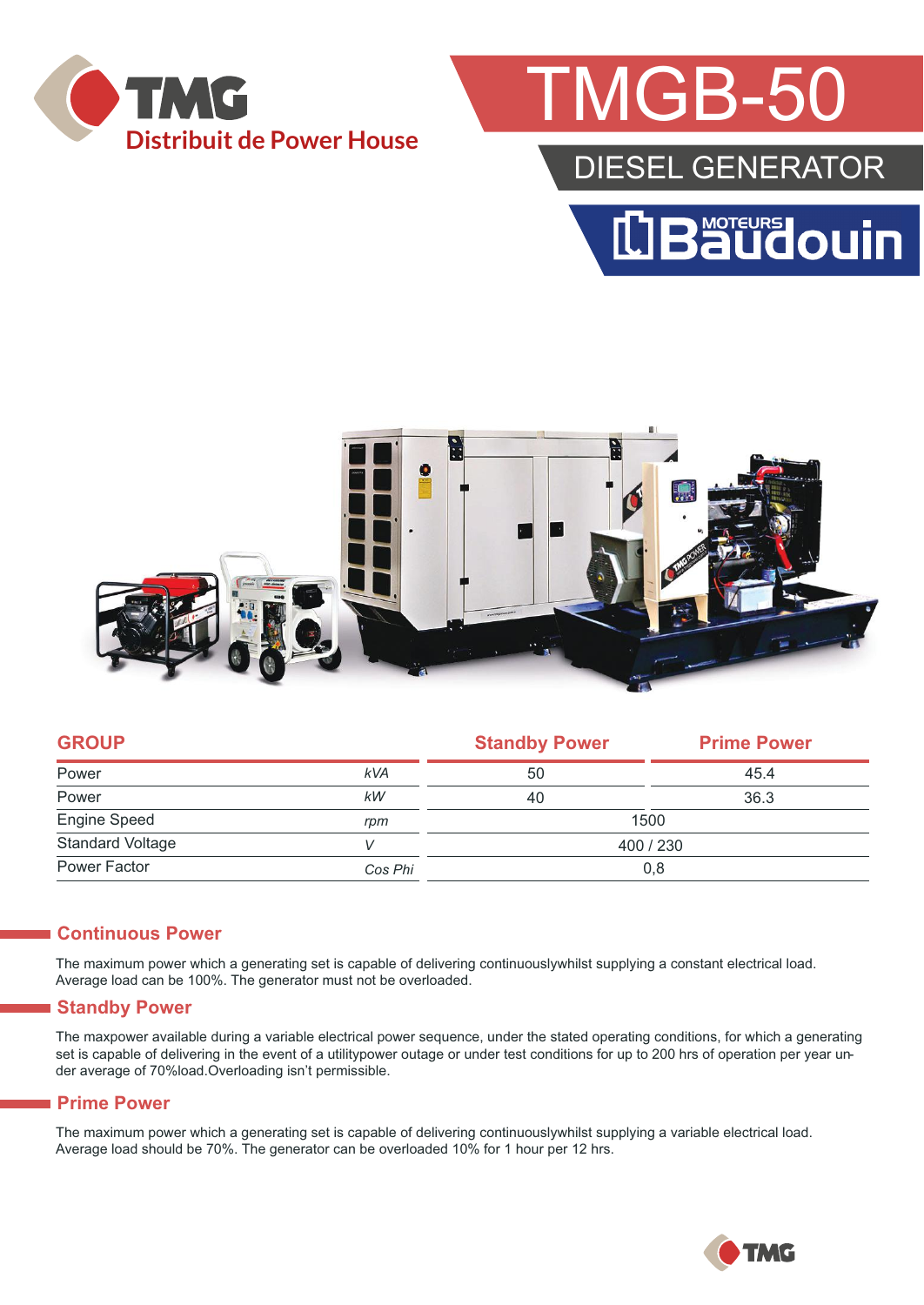

# TMGB-50

#### **Engine Properties**

| <b>Engine Properties</b>          |       |                          | <b>Alternator Properties</b>        |
|-----------------------------------|-------|--------------------------|-------------------------------------|
| <b>Brand</b>                      |       | <b>BAUDOUIN</b>          | <b>Output Voltage</b>               |
| <b>Model</b>                      |       | 4M06G50/5                | <b>Frequency</b>                    |
| <b>Standby</b>                    | kW    | 48                       | <b>Automatic Voltage Regulation</b> |
| <b>Prime</b>                      | kW    | 44                       | <b>Phase</b>                        |
| <b>Cylinder Displacement</b>      | It.   | 2.3                      | Pole                                |
| <b>Number of Cylinders / Type</b> |       | 4 / In line              | Overload                            |
| <b>Bore x Stroke</b>              | mmxmm | 89x92                    | <b>Voltage Regulation</b>           |
| <b>Compression Ratio</b>          |       | 17.5:1                   | <b>Power Factor</b>                 |
| <b>Governor Type</b>              |       | Electronic               | <b>Warning System</b>               |
| <b>Idle Speed</b>                 | rpm   | 1500                     | <b>AVR Model</b>                    |
| <b>Aspiration</b>                 |       | Turbocharged Aftercooled | <b>Total Harmonic Losing</b>        |
| <b>Injection Type</b>             |       | Direct Injection         | <b>Connecting Type</b>              |
| <b>Cooling System</b>             |       | <b>Liquid Cooled</b>     | <b>Protection Class</b>             |
| <b>Fuel Consumption%100</b>       | lt/h  | 10.7                     | <b>Isolation Class</b>              |
| <b>Fuel Consumption%75</b>        | lt/h  | 8                        |                                     |
| <b>Fuel Consumption%50</b>        | lt/h  | 5.4                      |                                     |
| <b>Oil Capacity</b>               | It.   | 11.5                     |                                     |
| <b>Cooling Liquid Capacity</b>    | It.   | 13                       |                                     |
| Voltage                           | V     | 12                       |                                     |
| <b>Battery Capacity</b>           | Α     | 72                       |                                     |

| <b>Output Voltage</b>               | V    | 230/400     |
|-------------------------------------|------|-------------|
| <b>Frequency</b>                    | HZ   | 50          |
| <b>Automatic Voltage Regulation</b> | ±%   | 0,5         |
| <b>Phase</b>                        |      | 3           |
| Pole                                |      | 4           |
| Overload                            |      | 1 Hour %110 |
| <b>Voltage Regulation</b>           |      | ±%1         |
| <b>Power Factor</b>                 | Cosa | 0,8         |
| <b>Warning System</b>               |      | Self Alert  |

SX460

Star

≤%3

IP 23 H

#### **Diemensions**





#### **Canopied Canopied Canopied Canopied Canopied Canopied Canopied Canopied Canopied Canopied Canopied Canopied Canopied Canopied Canopied Canopied Canopied Canopied Canopied Canopied Canopied Canopied Canopied Canopied Canop**

| $L \times W \times H$     | mm  | 2300x950x1560 | L x W x H                 | mm  | 2000x950xTBA |
|---------------------------|-----|---------------|---------------------------|-----|--------------|
| Weight                    | ka  | TBA           | Weight                    | ΚG  | TBA          |
| <b>Fuel Tank Capacity</b> | lt. | 85            | <b>Fuel Tank Capacity</b> | It. | 85           |

#### **Standard Specification**

Some standard equipments that TMG POWER provides with generator sets;

- 50°C cooland radiator
- Flexible fuelpipes and oil drain valve
- Engine jacket heater
- 4 pole synchronous type self-excited brushless alternator
- Battery and wires
- Entegrated fuel tank
- User and maintenance manual
- Oil and antifreeze
- Datakom D-300 controller
- Battery charger
- Electrical circuit diagram